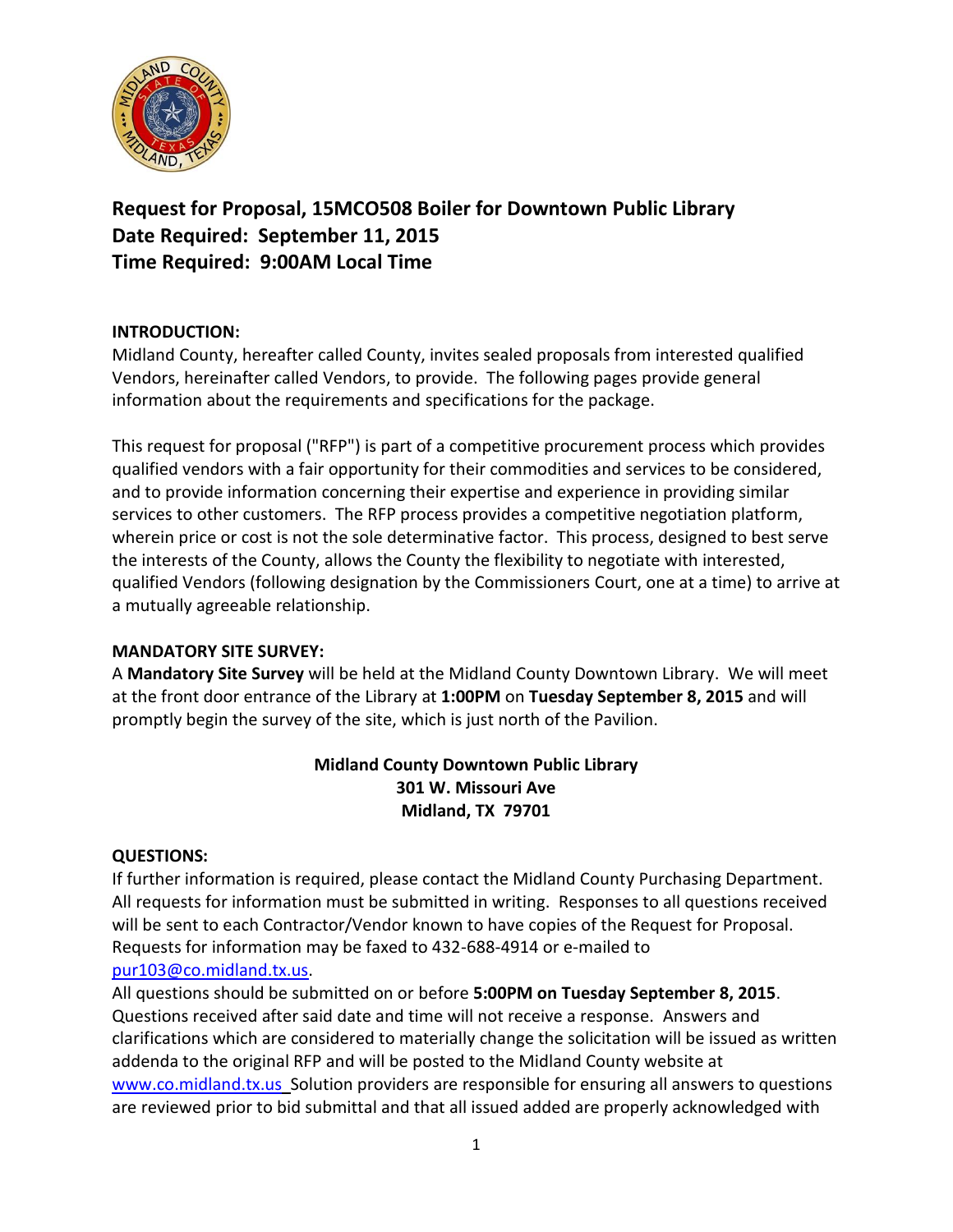their submitted proposal response. Midland County will not be responsible for any verbal exchange between the vendor and an employee of Midland County.

## **COPIES AND RECEIPT:**

Please submit one (1) original, two (2) copies, and an electronic copy on USB drive of the proposal. **An executed copy of the Proposal Affidavit SIGNED AND NOTARIZED (Page 7) must be included in each submission.** Please note that if no Proposal Affidavit is included, the response will be rejected. Midland County is exempt from all state and federal taxes. Tax exempt certificates are available upon request.

All responses should be submitted in a sealed envelope, marked on the outside**,** 

## **Boiler for Midland County Downtown Public Library 15MCO508**

#### **\_\_\_\_\_\_\_\_\_\_\_\_\_\_\_\_\_\_\_\_\_\_\_\_ Company Name**

Responses must be received by **9:00AM Local Time Friday September 11, 2015**. Late proposals will be rejected and returned without being opened. The clock in the Purchasing Agent's office is the official time piece for this submission. If interested, Contractors may use mail or express systems to deliver their proposal to the Purchasing Department; they should insure that they are tendered to the carrier in plenty of time to reach the Purchasing Department by the time and date required. Facsimile transmitted proposals shall not be accepted.

**SUBMISSION LOCATION:** All bids which are mailed, shipped, delivered, etc. should be addressed as follows:

## **Midland County Purchasing Department**

Midland County Courthouse Attention: Kristy Engeldahl, Purchasing Agent 500 N. Loraine Street, Suite 1101 Midland, Texas 79701

#### **DOCUMENTATION SUBMISSION:**

The respondent must submit all required documentation. Failure to provide requested information may result in rejection of the proposal.

#### **ALTERATION OF PROPOSAL:**

A proposal may be altered, modified or amended by a Vendor at any time, prior to the time and date set forth above as the submission deadline. Alterations, modifications or amendments to a proposal must be made in the offices of the Purchasing Department. Any interlineations, alteration or erasure made on a proposal before the submission deadline must be initialed by the signer of the proposal, guaranteeing authenticity. A proposal may not be altered, modified or amended after the submission deadline.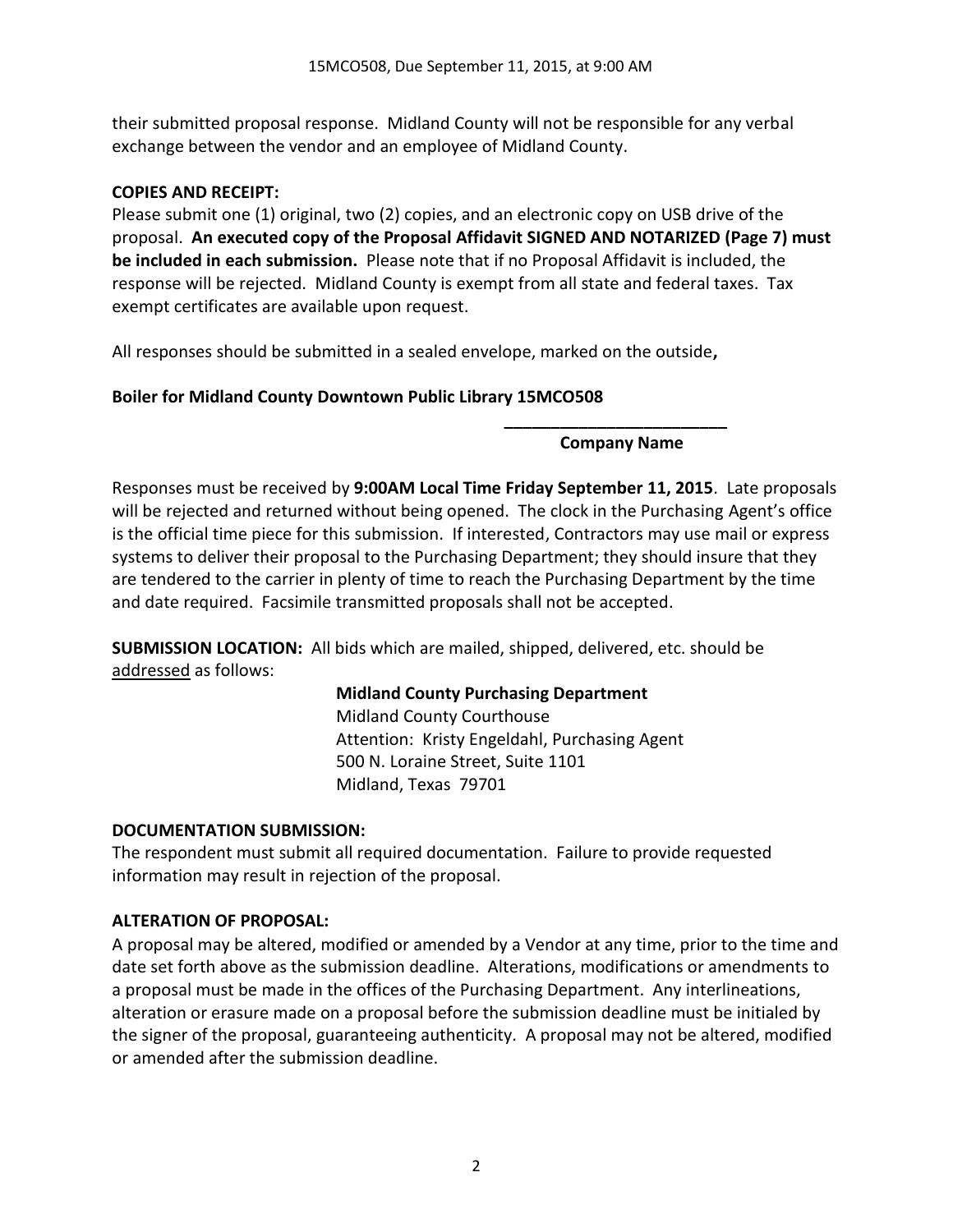#### **WITHDRAWAL:**

A proposal may not be withdrawn or canceled by the respondent for a period of sixty (60) days following the date designated for the receipt of proposals, and respondent so agrees upon submittal of their proposal.

#### **CONFLICT OF INTEREST:**

No public official shall have interest in this contract, in accordance with Vernon's Texas Codes annotated Local Government Code Title 5, Subtitle C, Chapter 171. Vendor is required to sign affidavit form included in Proposal documents.

#### **SILENCE OF SPECIFICATIONS:**

The apparent silence of these specifications as to any detail of the apparent omission from it of a detailed description concerning any point, shall be regarded as meaning that only the best commercial practices are to prevail. All interpretations of these specifications shall be made on the basis of this statement.

#### **CONFIDENTIALITY:**

Contents of the proposals will remain confidential until the contract is awarded. At that time the contents will be made public under the Texas Public Information Act; except for any portion of a proposal which has been clearly marked as a trade secret or proprietary data (the entire proposal may not be so marked). Proposals will be opened, and the name of the firm submitting the proposal read aloud, acknowledged, at **9:10AM, Friday September 11, 2015**, in the Purchasing Department Conference Room located in the Midland County Courthouse, Suite 1101. All respondents or other interested parties are invited to attend the opening.

Vendors are hereby notified that the Owner strictly adheres to all statutes, court decisions, and opinions of the Texas Attorney General with respect to disclosure of public information.

#### **ADDITIONAL INFORMATION AND DEMONSTRATION, NEGOTIATIONS:**

Prior to award, selected Vendors may be asked to provide further information concerning their proposal, up to and including presentations/demonstrations. The Midland County Commissioners Court reserves the right to reject any and all proposals or waive formalities as deemed in the best interests of Midland County. The County may also enter into discussions and revisions of proposals after submission and before award for the purpose of obtaining the best and final offer, and to accept the proposal deemed most advantageous to Midland County.

This request for proposal (RFP) is part of a competitive procurement process which is designed to best serve the interests of the County in obtaining complicated commodities and/or services. It also provides interested Contractors with a fair opportunity for their goods and services to be considered. The RFP process is designed to be a competitive negotiation platform, where price is not required to be the sole determinative factor. Also, the County has the flexibility to negotiate with interested vendors (one at a time) to arrive at a mutually agreeable relationship. Negotiations will be arranged with vendors in a hierarchal order, starting with the vendor selected as the primary. If a contract cannot be negotiated, negotiations will, formally and in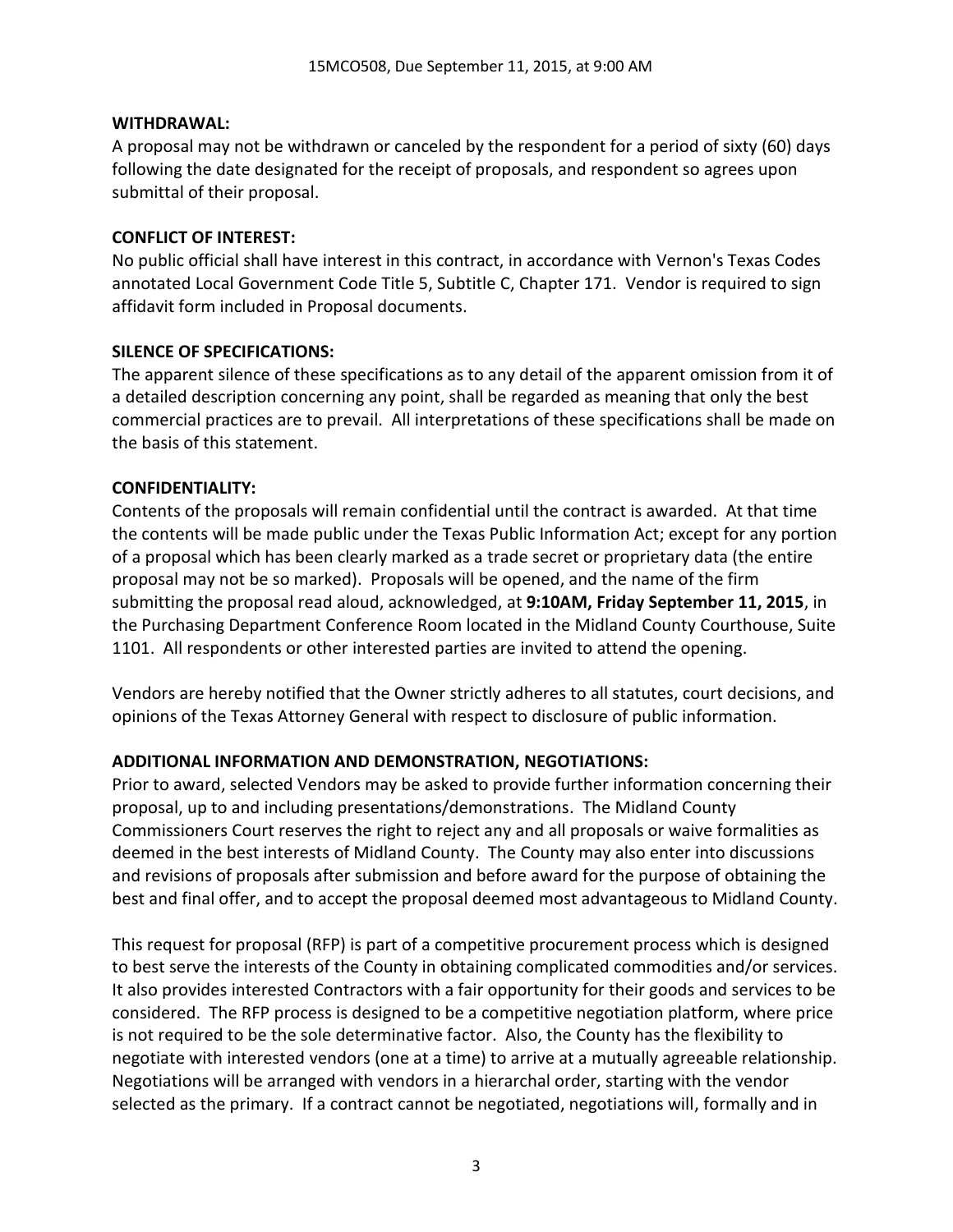writing, end with that Vendor and proceed to move to the second vendor, and so forth until a contract is negotiated.

## **RIGHTS OF THE CONTRACTING AUTHORITY:**

Midland County reserves the right to withdraw this RFP at any time and for any reason. Midland County also has the right to terminate its selection process at any time and to reject all responses, or all proposals. Receipt of the proposal materials by Midland County or submission of a proposal to Midland County confers no rights upon the vendor nor obligates Midland County in any manner.

Vendor must agree to Midland County's Standard Terms and Conditions which are set forth in attached documentation.

All costs associated with the preparation or submittal of proposals shall be borne by the vendor, and no cost shall be sustained by Midland County.

## **ORAL COMMITMENT:**

Vendors should clearly understand that any verbal representations made or assumed to be made during any discussions held between representatives of an vendor and any Midland County personnel or official are not binding on Midland County.

#### **WAIVER OF CLAIMS:**

Submission of a proposal indicates Vendor's acceptance of the evaluation technique and Vendor's recognition that some subjective judgments must be made by the County during the determination of qualification.

#### **SELECTION CRITERIA:**

Price is a primary consideration, however, it is not the only consideration to be used in the selection. The product and/or service to be provided is also of major importance. Midland County will require that the successful vendor provide a representative for all County related business, service, billing, installation, activation and termination of said service. The evaluation criteria and factors are identified on page 9.

#### **ORDINANCES AND PERMITS:**

The Contractor/Vendor agrees, during the performance of the work, to comply with all applicable Federal, State, or local code and ordinances.

#### **INVOICES:**

Invoices are to be mailed to P.O. Box 421, Midland, Texas 79702 and should cite the applicable Purchase Order Number. Any and all notices or other communications required or permitted by any contract awarded as a result of this RFP shall be served on or given to Midland County, in writing, by personal delivery to the Purchasing Agent of Midland County, Texas, or by deposit with the United States Mail, postage prepaid, registered or certified mail, return receipt requested, addressed to the Midland County Purchasing Agent 500 N. Loraine Suite 1101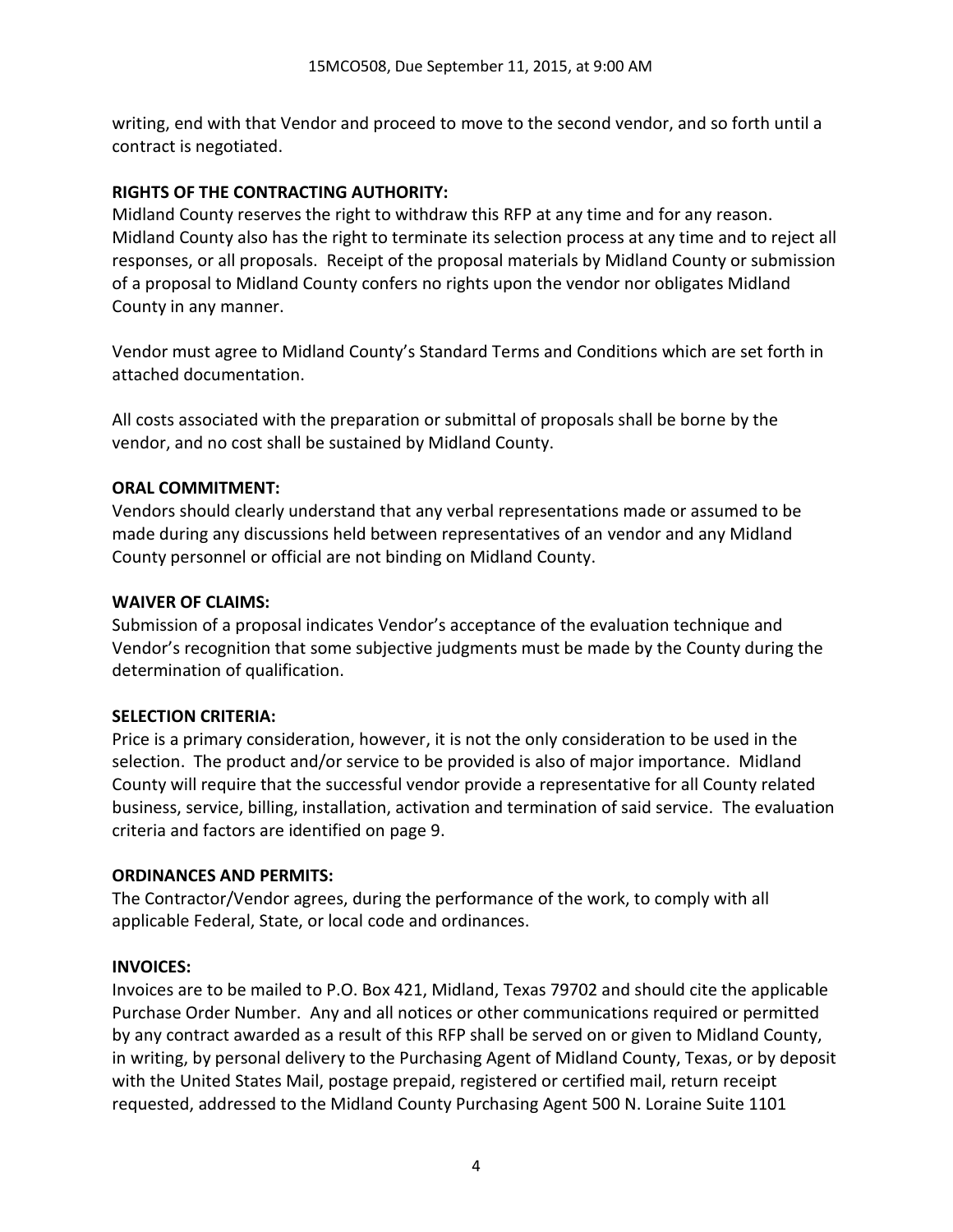Midland, TX 79701, or at such other address as may have been specified by written notice to Vendor.

## **INSURANCE:**

The awarded Vendor will maintain such insurance as will protect the Vendor and the County from claims under the Workers' Compensation Acts, and any amendments thereof, and from any other claims for damages from personal injury, including death, which may arise from operations under this agreement, whether such operations be by themselves or by any sub-Contractor, or anyone directly or indirectly employed by either of them. Current Certificate of such insurance shall be furnished to Midland County and shall show all applicable coverage(s).

## **Other insurance requirements are:**

-General Liability with a \$1,000,000 per occurrence limit and \$2,000,000 general aggregate. -Commercial Automobile Liability with a limit of no less than \$1,000,000. The coverage will also extend liability to hired and non-owned autos.

-Workers' Compensation with limit of \$1,000,000 for Employers Liability.

-We also require a minimum umbrella (or follow form excess policy covering over general liability, auto liability and workers compensation) of no less than \$2,000,000.

-Builders Risk coverage with a full replacement value. The policy will have both the Contractor and Midland County as named insureds. This will include coverage for Contractors and Subcontractors of All Tiers.

-Installation floater for the full replacement value of the equipment to be installed. -Installation floater must be included to cover the cost.

Midland County will require the selected Vendor to name Midland County as an additional for both the general liability and auto liability. A waiver of subrogation in favor of the County is required for the workers compensation. If the additional insured status or waiver of subrogation is not blanket, please send a copy of the actual endorsements prior to commencement of any work.

Midland County will require the selected Vendor to name Midland County as an additional named insured and provide a waiver of subrogation prior to making a contract.

#### **INDEMNIFICATION:**

The Vendor shall defend, indemnify and save whole and harmless the County and all its officers, agents and employees from and against any and all demands, claims, suits, or causes of action of any character, name, kind or description brought for, or on account of, arising out of or in connection with the Vendor's performance or non-performance of any obligation of Vendor or any negligent act, misconduct or omission of the Vendor in the performance of its contractual obligations. The Vendor shall defend, indemnify, save, and hold harmless the County and its officers, agents, representatives and employees from and against any and all demands, claims, suits, or causes of action of any character, name, kind or description brought for, on account of, arising out of or in connection with Vendor's product or service.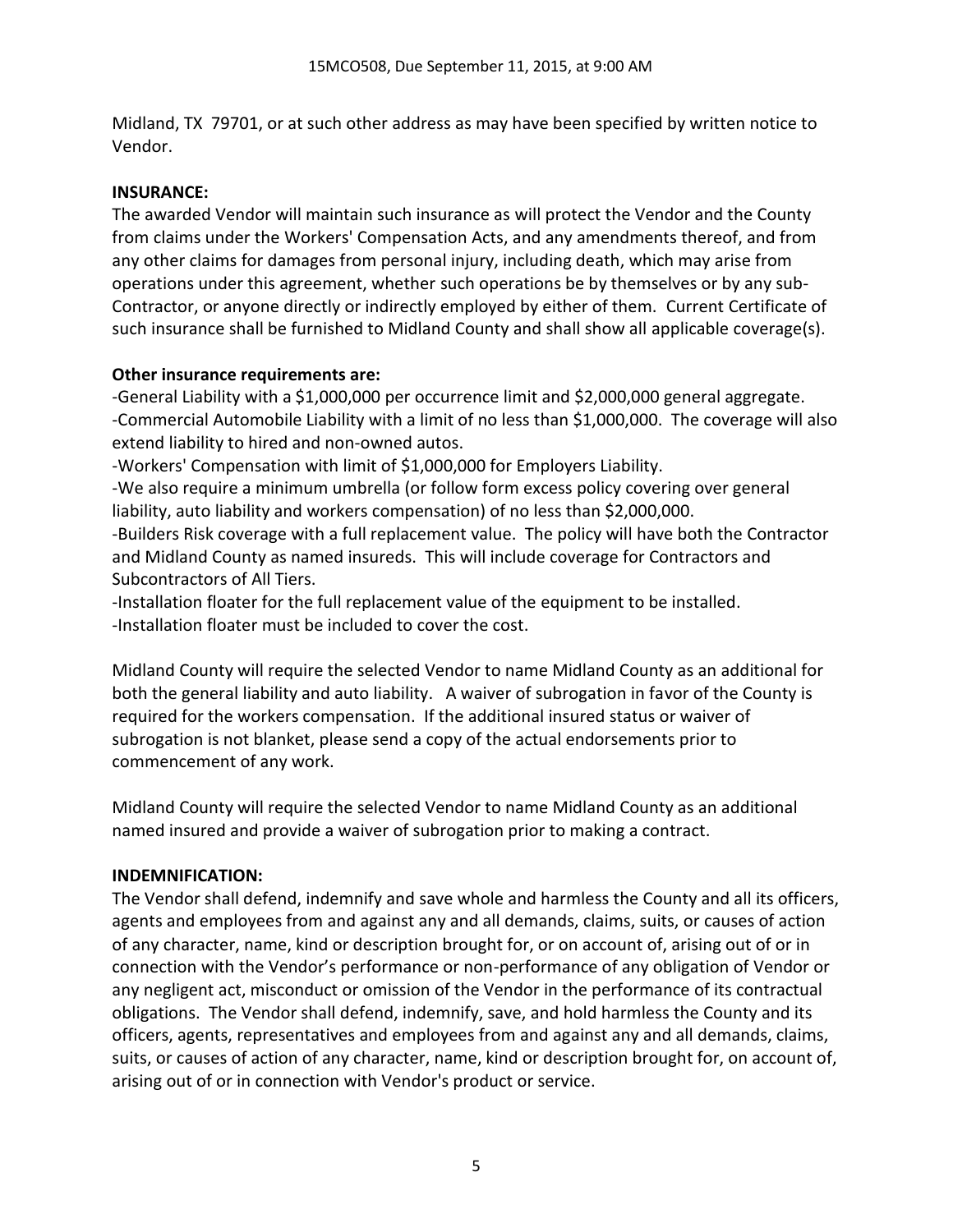## **STATUS OF INDEPENDENT CONTRACTOR:**

Vendor shall be considered an independent contractor, for all purposes. Vendor will not at any time, directly or indirectly, act as an agent, servant, representative or employee of the County. Vendor will not take any action which is intended to create any commitments, duties, liabilities or obligations on behalf of the County, without prior written consent of the County.

#### **PARTIAL INVALIDITY:**

In the event any one or more of the provisions contained in this RFP or any contract resulting therefore, for any reason, be held to be invalid, illegal or unenforceable in any respect, such invalidity, illegality or unenforceability shall not affect any other provision of this RFP or any contract resulting therefore and this RFP or the contract resulting therefore shall be construed as if such invalid, illegal or unenforceable provision had never been contained herein.

#### **CONTRACT TERMINATION:**

Non-performance of the Vendor/Contractor in terms of specifications or noncompliance with terms of this contract shall be basis for termination of the contract by the County. Termination in whole or in part, by the County may be made at its option and without prejudice to any other remedy to which it may be entitled at law or in equity, or elsewhere under this contract, by giving (60) sixty days written notice to the Contractor/Vendor with the understanding that all work being performed under this contract shall cease upon the date specified in such notice. The County shall not pay for work, equipment, services or supplies which are unsatisfactory. Contractor/Vendor may be given reasonable opportunity prior to termination to correct any deficiency. This, however, shall in no way be construed as negating the basis for termination for non-performance. The right to terminate the notice thereof is controlled by these proposal specifications and is not subject to being altered by contract.

#### **LAW GOVERNING:**

The parties under contract shall be subject to all Federal laws and regulations, and all rules and regulations of the State of Texas. The laws of the State of Texas shall govern the interpretation and application of the contract; regardless of where any disagreement over its terms should arise or any case of action arise.

#### **REMEDIES:**

The successful vendor and Midland County agree that both parties have all rights, duties, and remedies available as stated in the Uniform Commercial Code.

#### **VENUE:**

It is hereby agreed that the contract will be made in Midland, Midland County, Texas, and any dispute arising as a result of it shall be governed by the laws of the State of Texas for the purpose of any law suit, and the parties agree that such lawsuit shall be brought in Midland County, Texas.

#### **FUNDING CONTINGENCY:**

Any contract awarded pursuant to this RFP shall be contingent on sufficient funding and authority being made available in each fiscal period by the appropriate officials of Midland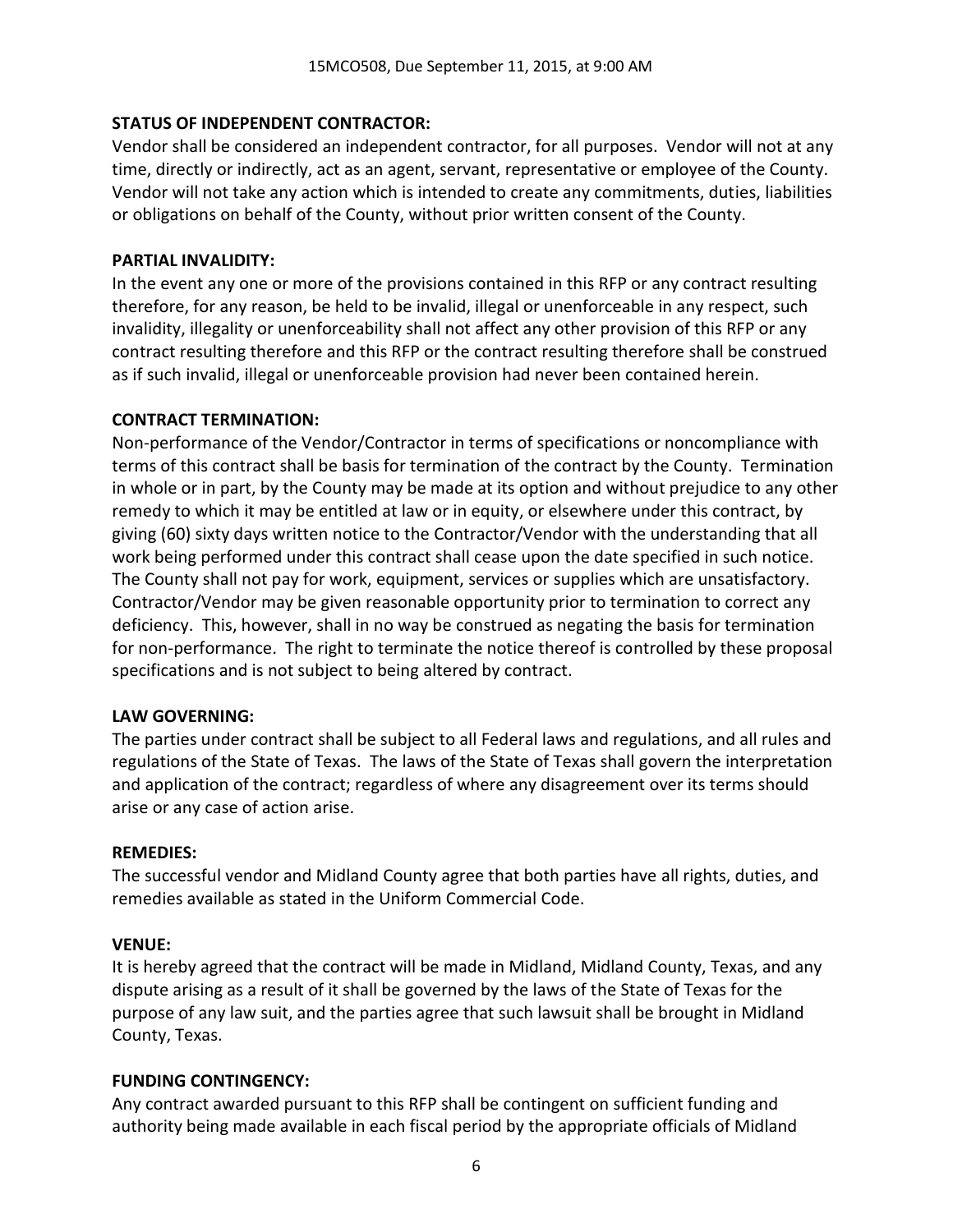County. If sufficient funding or authority is not made available, the contract shall become null and void.

## **ASSIGNMENT:**

The Contractor shall not sell, assign transfer or convey this contract in whole or in part, without the prior written consent of the County.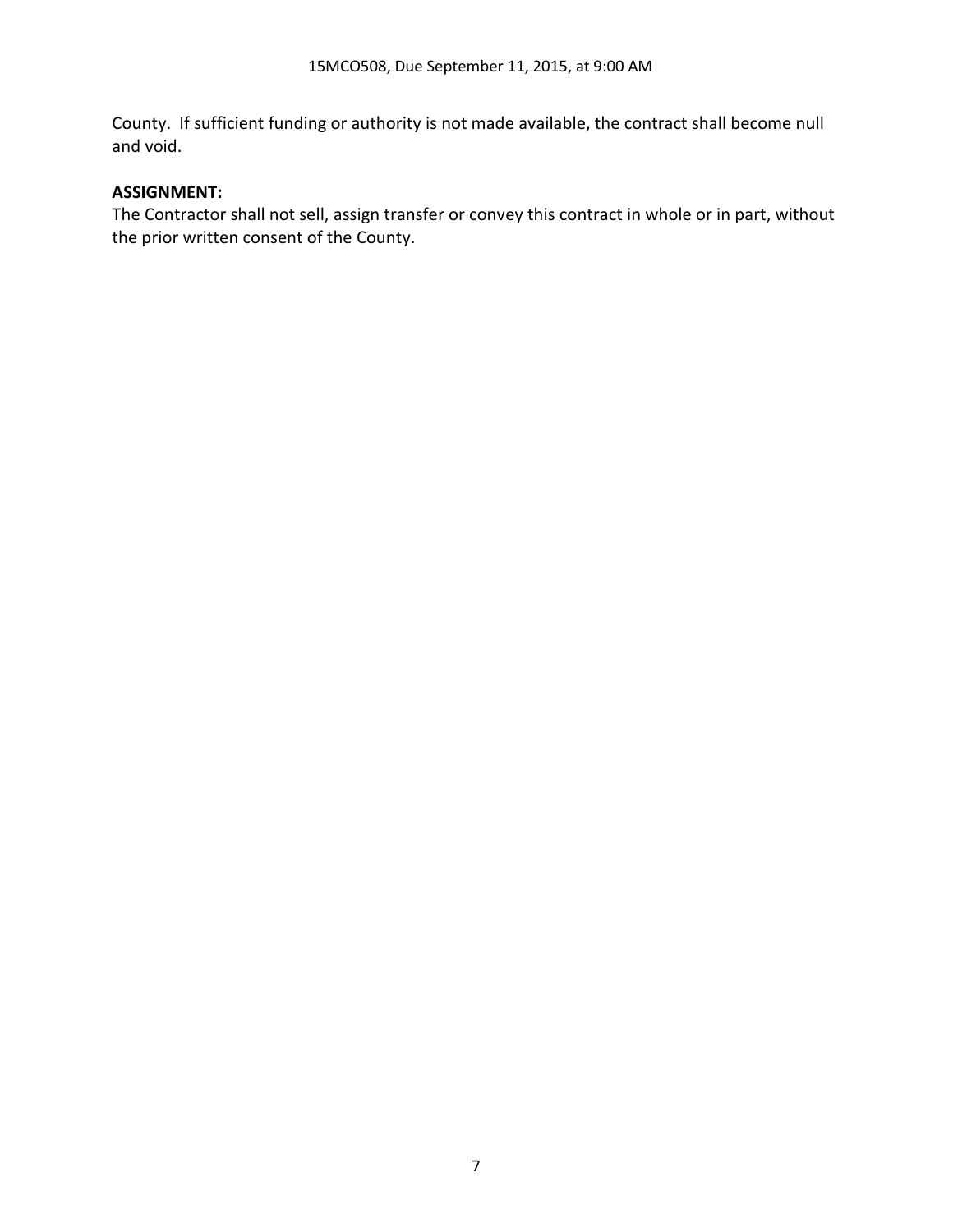# **REQUIRED FORM COMPANY AFFIDAVIT**

The affiant, The affiant,  $\frac{1}{2}$  is tates with respect to this submission to County:

I (we) hereby certify that if the contract is awarded to our firm that no member or members of the governing body, elected official or officials, employee or employees of said County, or any person representing or purporting to represent the County, or any family member including spouse, parents, or children of said group, has received or has been promised, directly or indirectly, any financial benefit, by way of fee, commission, finder's fee or any other financial benefit on account of the act of awarding and/or executing a contract.

I hereby certify that I have full authority to bind the company and that I have personally reviewed the information contained in the RFP and this submission, and all attachments and appendices, and do hereby attest to the accuracy of all information contained in this submission, including all attachments and exhibits.

I acknowledge that any misrepresentation will result in immediate disqualification from any consideration in the submission process.

I further recognize that County reserves the right to make its award for any reason considered advantageous to the County. The company selected may be without respect to price or other factors.

| Type of business organization (corporation, LLC, partnership, proprietorship) |  |
|-------------------------------------------------------------------------------|--|
|                                                                               |  |
|                                                                               |  |
|                                                                               |  |

Notary Seal Below